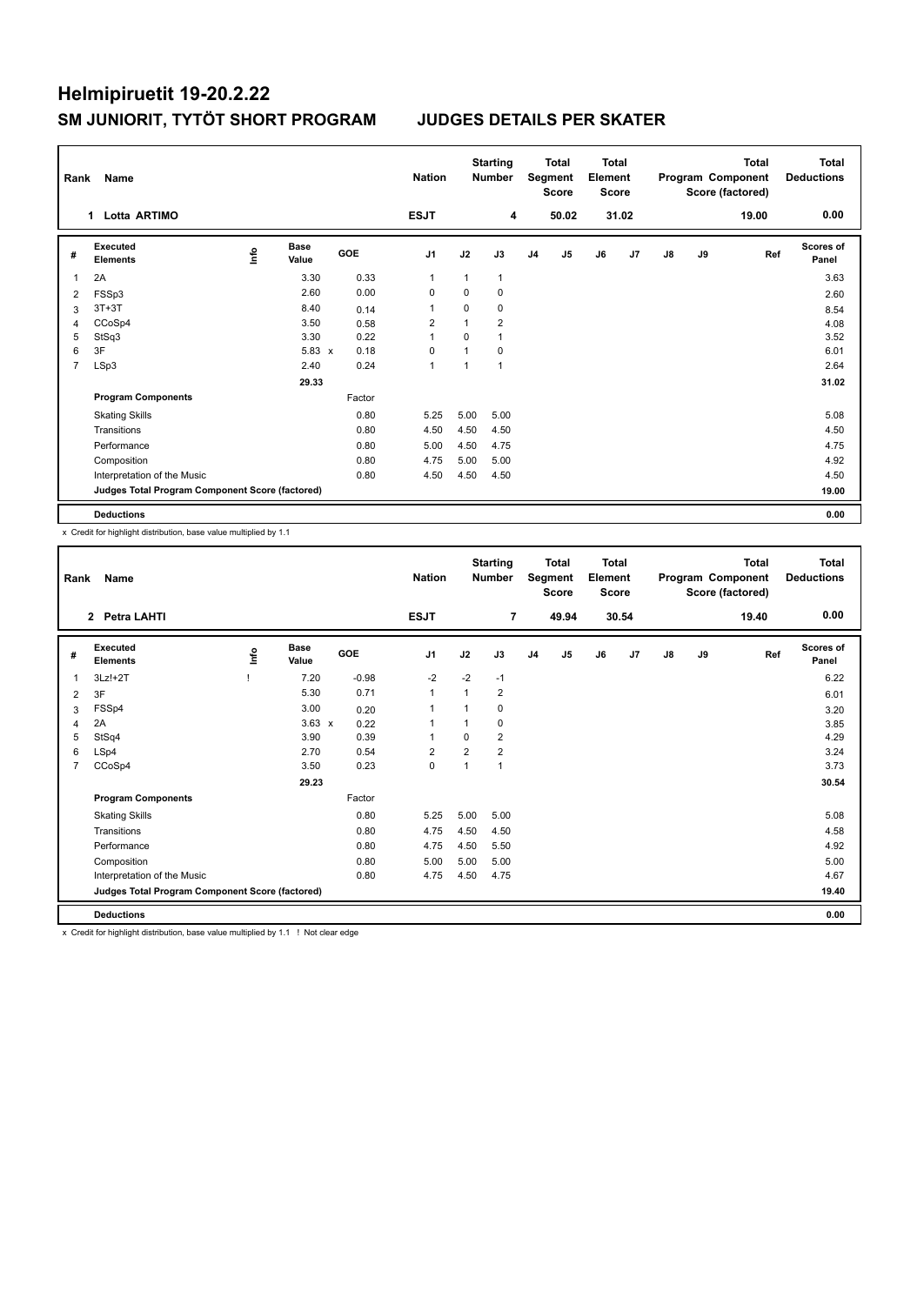| Rank           | Name                                            |   |                      |        | <b>Nation</b>  |              | <b>Starting</b><br><b>Number</b> |                | <b>Total</b><br>Segment<br><b>Score</b> | <b>Total</b><br>Element<br><b>Score</b> |       |               |    | <b>Total</b><br>Program Component<br>Score (factored) | <b>Total</b><br><b>Deductions</b> |
|----------------|-------------------------------------------------|---|----------------------|--------|----------------|--------------|----------------------------------|----------------|-----------------------------------------|-----------------------------------------|-------|---------------|----|-------------------------------------------------------|-----------------------------------|
|                | 3 Anna BERGSTRÖM                                |   |                      |        | <b>HTK</b>     |              | $\mathbf{2}$                     |                | 45.21                                   |                                         | 26.61 |               |    | 18.60                                                 | 0.00                              |
| #              | Executed<br><b>Elements</b>                     | ۴ | <b>Base</b><br>Value | GOE    | J <sub>1</sub> | J2           | J3                               | J <sub>4</sub> | J <sub>5</sub>                          | J6                                      | J7    | $\mathsf{J}8$ | J9 | Ref                                                   | Scores of<br>Panel                |
| -1             | $3S+3T$                                         |   | 8.50                 | 0.14   | 0              | 0            | $\mathbf{1}$                     |                |                                         |                                         |       |               |    |                                                       | 8.64                              |
| 2              | 2F                                              |   | 1.80                 | 0.06   | 0              | $\Omega$     | $\mathbf{1}$                     |                |                                         |                                         |       |               |    |                                                       | 1.86                              |
| 3              | FSSp4                                           |   | 3.00                 | 0.20   | 1              | $\mathbf{1}$ | 0                                |                |                                         |                                         |       |               |    |                                                       | 3.20                              |
| 4              | 2A                                              |   | 3.30                 | 0.33   | 1              | $\mathbf{1}$ | $\mathbf{1}$                     |                |                                         |                                         |       |               |    |                                                       | 3.63                              |
| 5              | CSp4                                            |   | 2.60                 | 0.09   | 0              | $\Omega$     | $\mathbf{1}$                     |                |                                         |                                         |       |               |    |                                                       | 2.69                              |
| 6              | StSq2                                           |   | 2.60                 | 0.26   | 1              | 1            | $\mathbf{1}$                     |                |                                         |                                         |       |               |    |                                                       | 2.86                              |
| $\overline{7}$ | CCoSp4                                          |   | 3.50                 | 0.23   | $\mathbf 0$    | 1            | $\mathbf{1}$                     |                |                                         |                                         |       |               |    |                                                       | 3.73                              |
|                |                                                 |   | 25.30                |        |                |              |                                  |                |                                         |                                         |       |               |    |                                                       | 26.61                             |
|                | <b>Program Components</b>                       |   |                      | Factor |                |              |                                  |                |                                         |                                         |       |               |    |                                                       |                                   |
|                | <b>Skating Skills</b>                           |   |                      | 0.80   | 4.75           | 4.75         | 4.50                             |                |                                         |                                         |       |               |    |                                                       | 4.67                              |
|                | Transitions                                     |   |                      | 0.80   | 4.50           | 4.50         | 4.25                             |                |                                         |                                         |       |               |    |                                                       | 4.42                              |
|                | Performance                                     |   |                      | 0.80   | 4.50           | 5.00         | 4.75                             |                |                                         |                                         |       |               |    |                                                       | 4.75                              |
|                | Composition                                     |   |                      | 0.80   | 4.75           | 5.00         | 4.75                             |                |                                         |                                         |       |               |    |                                                       | 4.83                              |
|                | Interpretation of the Music                     |   |                      | 0.80   | 4.50           | 4.75         | 4.50                             |                |                                         |                                         |       |               |    |                                                       | 4.58                              |
|                | Judges Total Program Component Score (factored) |   |                      |        |                |              |                                  |                |                                         |                                         |       |               |    |                                                       | 18.60                             |
|                | <b>Deductions</b>                               |   |                      |        |                |              |                                  |                |                                         |                                         |       |               |    |                                                       | 0.00                              |
|                |                                                 |   |                      |        |                |              |                                  |                |                                         |                                         |       |               |    |                                                       |                                   |
| Rank           | Name                                            |   |                      |        | <b>Nation</b>  |              | <b>Starting</b><br><b>Number</b> |                | <b>Total</b><br>Segment<br><b>Score</b> | <b>Total</b><br>Element<br><b>Score</b> |       |               |    | <b>Total</b><br>Program Component<br>Score (factored) | <b>Total</b><br><b>Deductions</b> |

|   |                                                 |                          |                      |         |                |      |                | <b>Score</b>   |                |    | <b>Score</b><br>Score (factored) |    |    |       |                           |
|---|-------------------------------------------------|--------------------------|----------------------|---------|----------------|------|----------------|----------------|----------------|----|----------------------------------|----|----|-------|---------------------------|
|   | <b>Kija KURKINEN</b><br>4                       |                          |                      |         | <b>ESJT</b>    |      | 3              |                | 38.96          |    | 21.90                            |    |    | 18.06 | $-1.00$                   |
| # | Executed<br><b>Elements</b>                     | ۴d                       | <b>Base</b><br>Value | GOE     | J <sub>1</sub> | J2   | J3             | J <sub>4</sub> | J <sub>5</sub> | J6 | J7                               | J8 | J9 | Ref   | <b>Scores of</b><br>Panel |
| 1 | 3F<                                             | $\overline{\phantom{a}}$ | 4.24                 | $-2.12$ | $-5$           | $-5$ | $-5$           |                |                |    |                                  |    |    |       | 2.12                      |
| 2 | FSSp4                                           |                          | 3.00                 | 0.30    | 1              | 1    |                |                |                |    |                                  |    |    |       | 3.30                      |
| 3 | 2A<                                             | $\hat{\phantom{a}}$      | 2.64                 | $-1.32$ | $-5$           | $-5$ | $-5$           |                |                |    |                                  |    |    |       | 1.32                      |
| 4 | LSp4                                            |                          | 2.70                 | 0.27    | 1              | 1    |                |                |                |    |                                  |    |    |       | 2.97                      |
| 5 | StSq3                                           |                          | 3.30                 | 0.11    | 0              | 0    |                |                |                |    |                                  |    |    |       | 3.41                      |
| 6 | $3Lz<+2T$                                       | $\hat{}$                 | 6.62 x               | $-0.94$ | $-2$           | $-2$ | $-2$           |                |                |    |                                  |    |    |       | 5.68                      |
| 7 | CCoSp3                                          |                          | 3.00                 | 0.10    | 0              | 0    | $\overline{1}$ |                |                |    |                                  |    |    |       | 3.10                      |
|   |                                                 |                          | 25.50                |         |                |      |                |                |                |    |                                  |    |    |       | 21.90                     |
|   | <b>Program Components</b>                       |                          |                      | Factor  |                |      |                |                |                |    |                                  |    |    |       |                           |
|   | <b>Skating Skills</b>                           |                          |                      | 0.80    | 4.25           | 4.75 | 4.75           |                |                |    |                                  |    |    |       | 4.58                      |
|   | Transitions                                     |                          |                      | 0.80    | 4.50           | 4.25 | 4.25           |                |                |    |                                  |    |    |       | 4.33                      |
|   | Performance                                     |                          |                      | 0.80    | 4.25           | 4.25 | 4.25           |                |                |    |                                  |    |    |       | 4.25                      |
|   | Composition                                     |                          |                      | 0.80    | 4.75           | 4.75 | 5.25           |                |                |    |                                  |    |    |       | 4.92                      |
|   | Interpretation of the Music                     |                          |                      | 0.80    | 4.25           | 4.25 | 5.00           |                |                |    |                                  |    |    |       | 4.50                      |
|   | Judges Total Program Component Score (factored) |                          |                      |         |                |      |                |                |                |    |                                  |    |    |       | 18.06                     |
|   | <b>Deductions</b>                               |                          | Falls:               | $-1.00$ |                |      |                |                |                |    |                                  |    |    |       | $-1.00$                   |

< Under-rotated jump x Credit for highlight distribution, base value multiplied by 1.1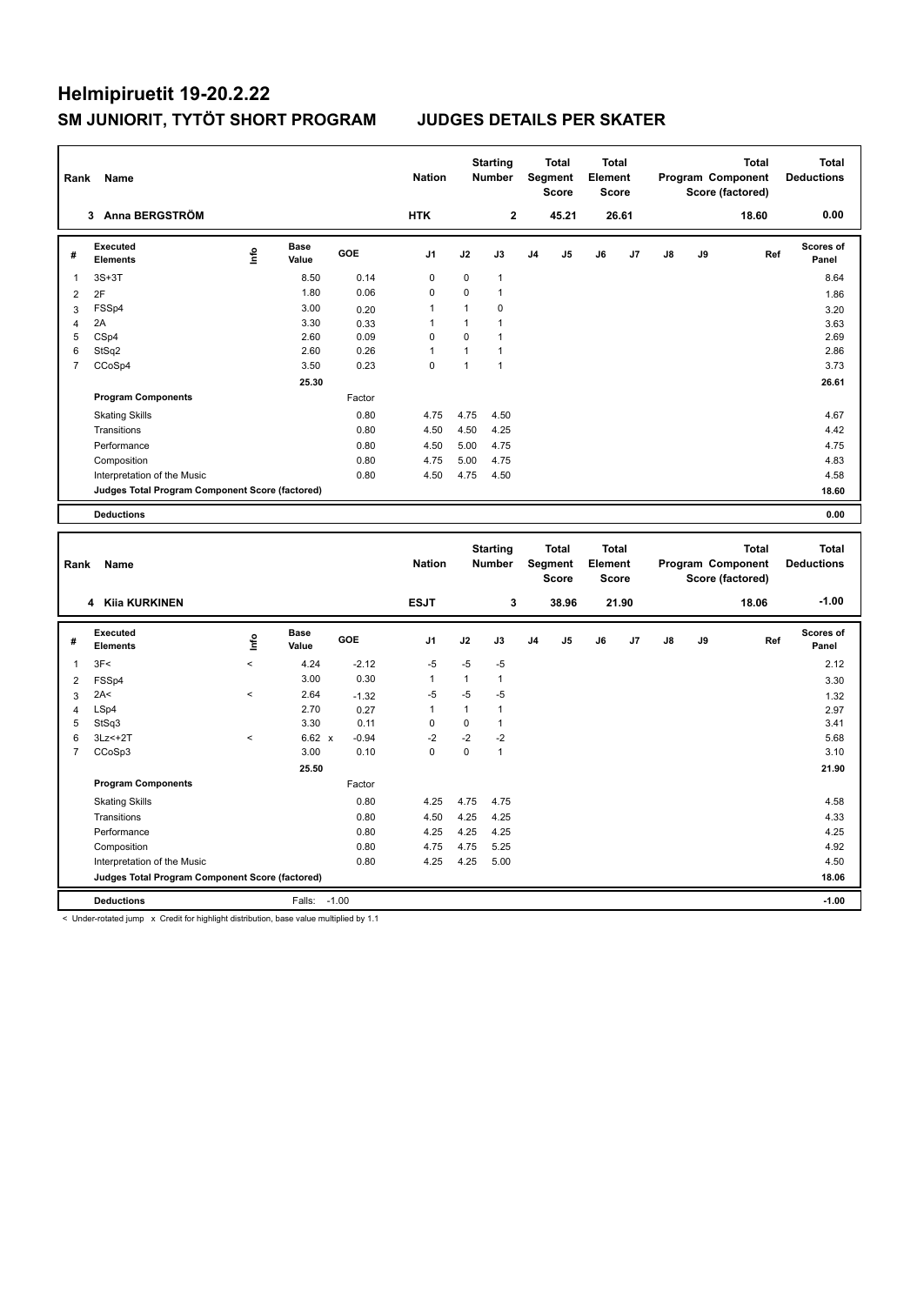| Rank | Name                                            |    |                      |            | <b>Nation</b>  |              | <b>Starting</b><br><b>Number</b> | <b>Total</b><br>Segment<br><b>Score</b> |                | <b>Total</b><br>Element<br><b>Score</b> |       | <b>Total</b><br>Program Component<br>Score (factored) |    |       | Total<br><b>Deductions</b> |
|------|-------------------------------------------------|----|----------------------|------------|----------------|--------------|----------------------------------|-----------------------------------------|----------------|-----------------------------------------|-------|-------------------------------------------------------|----|-------|----------------------------|
|      | 5 Aino SILCHENKO                                |    |                      |            | <b>HTA</b>     |              | 1                                |                                         | 38.95          |                                         | 22.03 |                                                       |    | 16.92 | 0.00                       |
| #    | <b>Executed</b><br><b>Elements</b>              | ۴ů | <b>Base</b><br>Value | <b>GOE</b> | J <sub>1</sub> | J2           | J3                               | J <sub>4</sub>                          | J <sub>5</sub> | J6                                      | J7    | $\mathsf{J}8$                                         | J9 | Ref   | <b>Scores of</b><br>Panel  |
| 1    | 2A                                              |    | 3.30                 | $-0.22$    | $-1$           | $-1$         | 0                                |                                         |                |                                         |       |                                                       |    |       | 3.08                       |
| 2    | $3T+2T$                                         |    | 5.50                 | $-0.14$    | $-1$           | $\Omega$     | 0                                |                                         |                |                                         |       |                                                       |    |       | 5.36                       |
| 3    | FSSp2                                           |    | 2.30                 | $-0.08$    | 0              | 0            | $-1$                             |                                         |                |                                         |       |                                                       |    |       | 2.22                       |
| 4    | StSq3                                           |    | 3.30                 | 0.11       | 0              | $\Omega$     | 1                                |                                         |                |                                         |       |                                                       |    |       | 3.41                       |
| 5    | 2F                                              |    | $1.98 \times$        | 0.18       | $\overline{1}$ | $\mathbf{1}$ |                                  |                                         |                |                                         |       |                                                       |    |       | 2.16                       |
| 6    | CCoSp3                                          |    | 3.00                 | 0.20       | 1              | $\Omega$     |                                  |                                         |                |                                         |       |                                                       |    |       | 3.20                       |
| 7    | CSp4                                            |    | 2.60                 | 0.00       | -1             | $\pmb{0}$    | 1                                |                                         |                |                                         |       |                                                       |    |       | 2.60                       |
|      |                                                 |    | 21.98                |            |                |              |                                  |                                         |                |                                         |       |                                                       |    |       | 22.03                      |
|      | <b>Program Components</b>                       |    |                      | Factor     |                |              |                                  |                                         |                |                                         |       |                                                       |    |       |                            |
|      | <b>Skating Skills</b>                           |    |                      | 0.80       | 4.25           | 4.25         | 4.25                             |                                         |                |                                         |       |                                                       |    |       | 4.25                       |
|      | Transitions                                     |    |                      | 0.80       | 4.00           | 4.00         | 4.00                             |                                         |                |                                         |       |                                                       |    |       | 4.00                       |
|      | Performance                                     |    |                      | 0.80       | 4.25           | 4.00         | 4.50                             |                                         |                |                                         |       |                                                       |    |       | 4.25                       |
|      | Composition                                     |    |                      | 0.80       | 4.50           | 4.25         | 4.25                             |                                         |                |                                         |       |                                                       |    |       | 4.33                       |
|      | Interpretation of the Music                     |    |                      | 0.80       | 4.25           | 4.25         | 4.50                             |                                         |                |                                         |       |                                                       |    |       | 4.33                       |
|      | Judges Total Program Component Score (factored) |    |                      |            |                |              |                                  |                                         |                |                                         |       |                                                       |    |       | 16.92                      |
|      | <b>Deductions</b>                               |    |                      |            |                |              |                                  |                                         |                |                                         |       |                                                       |    |       | 0.00                       |

x Credit for highlight distribution, base value multiplied by 1.1

|                | Name<br>Rank                                    |      |                      |         |                |          | <b>Starting</b><br><b>Number</b> | <b>Total</b><br>Segment<br><b>Score</b> |       | <b>Total</b><br>Element<br><b>Score</b> |       |               |    | <b>Total</b><br>Program Component<br>Score (factored) | <b>Total</b><br><b>Deductions</b> |
|----------------|-------------------------------------------------|------|----------------------|---------|----------------|----------|----------------------------------|-----------------------------------------|-------|-----------------------------------------|-------|---------------|----|-------------------------------------------------------|-----------------------------------|
|                | Janni RIEKKINEN<br>6                            |      |                      |         | <b>KULS</b>    |          | 6                                |                                         | 35.89 |                                         | 18.15 |               |    | 17.74                                                 | 0.00                              |
| #              | Executed<br><b>Elements</b>                     | ١nf٥ | <b>Base</b><br>Value | GOE     | J <sub>1</sub> | J2       | J3                               | J <sub>4</sub>                          | J5    | J6                                      | J7    | $\mathsf{J}8$ | J9 | Ref                                                   | <b>Scores of</b><br>Panel         |
| 1              | $3S+2T$                                         |      | 5.60                 | $-0.86$ | $-2$           | $-2$     | $-2$                             |                                         |       |                                         |       |               |    |                                                       | 4.74                              |
| 2              | 2Aq                                             | q    | 3.30                 | $-1.65$ | $-5$           | $-5$     | $-5$                             |                                         |       |                                         |       |               |    |                                                       | 1.65                              |
| 3              | LSp2                                            |      | 1.90                 | 0.19    | $\mathbf{1}$   |          | $\mathbf{1}$                     |                                         |       |                                         |       |               |    |                                                       | 2.09                              |
| $\overline{4}$ | 2F                                              |      | 1.80                 | 0.12    | 1              |          | 0                                |                                         |       |                                         |       |               |    |                                                       | 1.92                              |
| 5              | CCoSp3                                          |      | 3.00                 | 0.30    | $\mathbf{1}$   |          | 1                                |                                         |       |                                         |       |               |    |                                                       | 3.30                              |
| 6              | StSq2                                           |      | 2.60                 | 0.09    | 0              | $\Omega$ | 1                                |                                         |       |                                         |       |               |    |                                                       | 2.69                              |
| $\overline{7}$ | FSSp2                                           |      | 2.30                 | $-0.54$ | $-1$           | $-3$     | $-3$                             |                                         |       |                                         |       |               |    |                                                       | 1.76                              |
|                |                                                 |      | 20.50                |         |                |          |                                  |                                         |       |                                         |       |               |    |                                                       | 18.15                             |
|                | <b>Program Components</b>                       |      |                      | Factor  |                |          |                                  |                                         |       |                                         |       |               |    |                                                       |                                   |
|                | <b>Skating Skills</b>                           |      |                      | 0.80    | 4.75           | 4.75     | 4.50                             |                                         |       |                                         |       |               |    |                                                       | 4.67                              |
|                | Transitions                                     |      |                      | 0.80    | 4.50           | 4.25     | 4.00                             |                                         |       |                                         |       |               |    |                                                       | 4.25                              |
|                | Performance                                     |      |                      | 0.80    | 4.25           | 4.25     | 4.25                             |                                         |       |                                         |       |               |    |                                                       | 4.25                              |
|                | Composition                                     |      |                      | 0.80    | 4.50           | 4.75     | 4.50                             |                                         |       |                                         |       |               |    |                                                       | 4.58                              |
|                | Interpretation of the Music                     |      |                      | 0.80    | 4.50           | 4.25     | 4.50                             |                                         |       |                                         |       |               |    |                                                       | 4.42                              |
|                | Judges Total Program Component Score (factored) |      |                      |         |                |          |                                  |                                         |       |                                         |       |               |    |                                                       | 17.74                             |
|                | <b>Deductions</b>                               |      |                      |         |                |          |                                  |                                         |       |                                         |       |               |    |                                                       | 0.00                              |

q Jump landed on the quarter